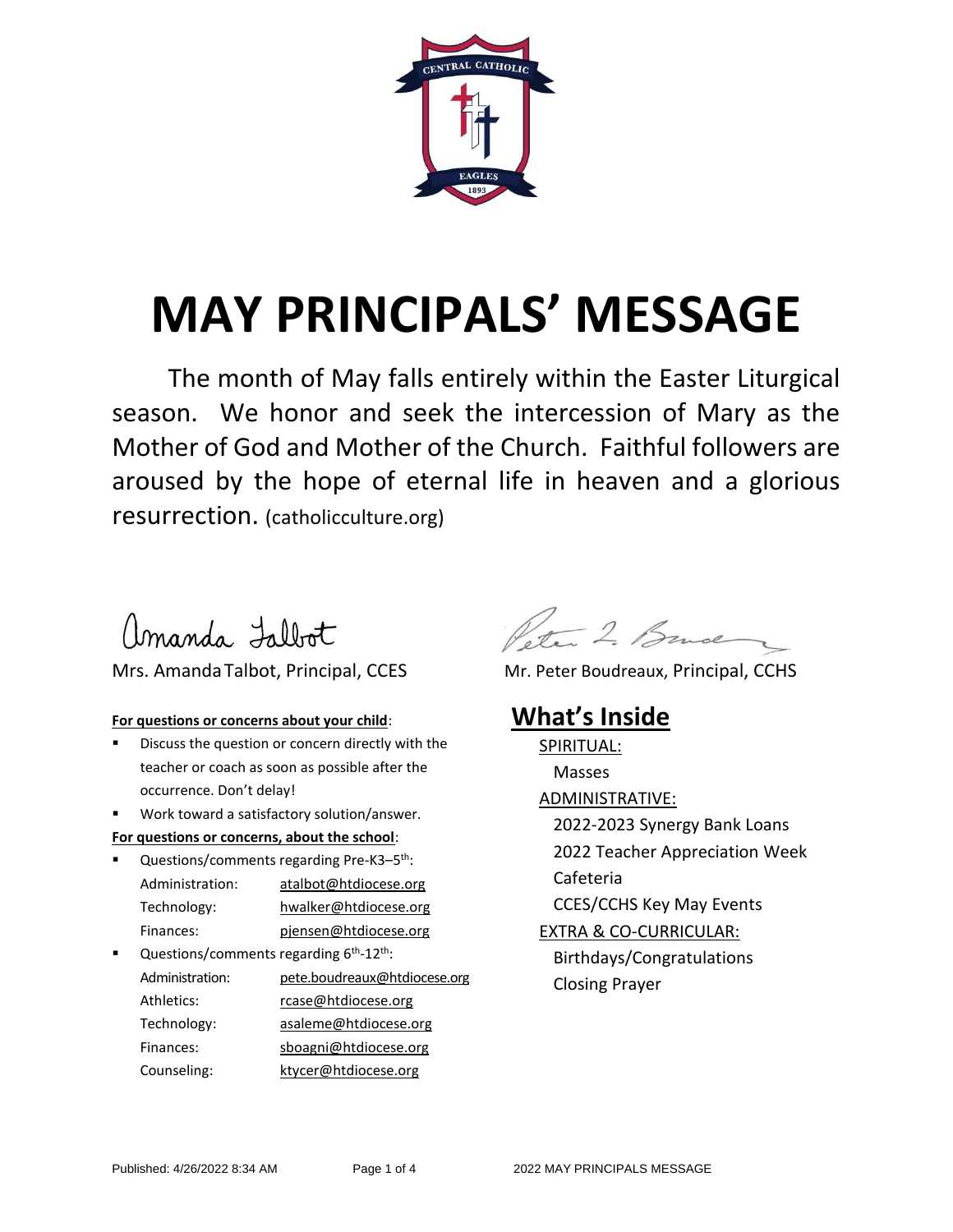## **SPIRITUAL**

# **ECCES Masses:**<br>• May 4:

- May 4: May Crowning Mass w/CCHS at **8:30am**
- Nay 11: Mass 8:00am Grade 4 leads<br>• May 18: Mass 8:00am Grade 3 leads
- May 18: Mass 8:00am Grade 3 leads<br>• May 24: Mass & 5<sup>th</sup> Grade Closing 8:30
- **May 24:** Mass & 5<sup>th</sup> Grade Closing **8:30am**<br>• May 26: CC Faculty Mass at 11:00am
- CC Faculty Mass at 11:00am

# **ECHS Masses:**<br>• May 4:

- May 4: May Crowning Mass w/CCES 8:30am<br>■ May 10: Mass 9:10am
- May 10: Mass 9:10am
- May 17: Mass 9:10am (Junior Ring Ceremony following Mass)<br>■ May 26: CC Faculty Mass at 11:00am
- CC Faculty Mass at 11:00am

### **ADMINISTRATIVE**

**≥ 2022-2023 TUITION** – full payment due by May 13<sup>th</sup> – or Synergy Bank Loan form completed.

> TEACHER APPRECIATION: Teacher appreciation week is set for May 2<sup>nd</sup>-6<sup>th</sup>.

#### **CAFETERIA:**

- The cafeteria will NOT accept checks in the month of May, starting Monday, May 2nd. If a student is NOT returning next year, a request may be made to get a refund. Any questions please contact Mrs. Charmaine at 985-384-1487.
- The cafeteria menu for May will be given to us weekly and not for the entire month. Once the cafeteria has the menu set, it will be sent out to all families weekly. It is subject to change based on inventory and truck deliveries.

### **CCES KEY MAY EVENTS:**

- May 1: Holy Cross Church First Communion at 2:00pm<br>• May 2-6: Teacher Appreciation Week
- May 2-6: Teacher Appreciation Week
- May 4: May Crowning Mass-8:30 with CCHS
- May 6: Field Day
- May 9: Last day for AR tests
- May 13: Pre-K3 Trike-a-thon
- 
- **May 13:** Birthday Day (May & June)<br>May 16: AR Ice Cream Party for grac AR Ice Cream Party for grade level goal reached
- **May 17:** Caps for Kids hosted by Pre-K4
- May 20: AR Movie Party Incentive
- May 20: Spirit Day for \$1
- May 23: DARE Graduation 8:00am/5<sup>th</sup> Grade Fun Day
- $-May 24:$ 5<sup>th</sup> Grade Closing Mass 8:30am
- **May 25:** Pre-K4 Closing at 8:00am<br>May 25: Pre-K3 Closing at 9:00am
- Pre-K3 Closing at 9:00am
- **May 25:** Kindergarten Closing at 10:00am
- $\blacksquare$  May 25: <sup>st</sup>-4<sup>th</sup> Grades Awards Ceremony 12:30pm
- May 25: Last day for AFTERCARE
- May 26: NO School Teacher In-Service
- May 27: Report Card Day for  $1^{st}$   $4^{th}$  grades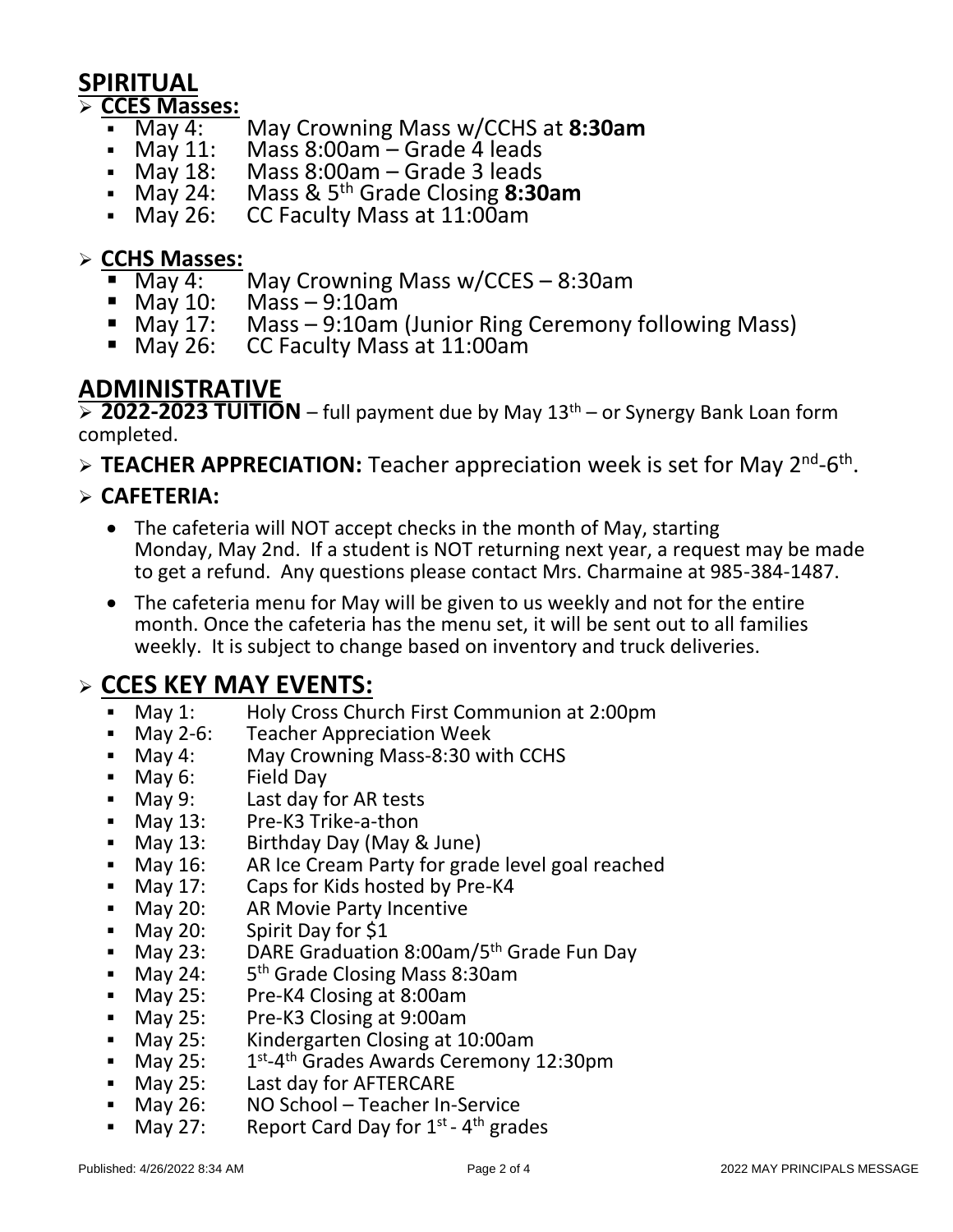# **CCHS KEY MAY EVENTS:**

- May 2-6: Teacher Appreciation Week<br>May 4: May Crowning Mass
- May 4: May Crowning Mass
- Nay 6: Field Day  **May 6: Field Day**<br>Nay 6: Frack & Fi
- **Nay 6: Track & Field State LSU**<br>**Nay 9-11:** Senior Final Exams
- May 9-11: Senior Final Exams
- $M$ May 10: Mass 9:10am
- May 14: Junior/Senior Prom
- May 17: Mass (Junior Ring Ceremony following Mass)<br>• May 20: Senior Breakfast
- May 20: Senior Breakfast
- **May 20-25: Underclassmen Final Exams**
- May 21-: Graduation
- May 26: Record Day<br>May 27: Report Card •
- Report Card Day  $8:00$ am  $10:00$ am
- May 30: Memorial Day School Office Closed

## **EXTRA & CO-CURRICULAR ACTIVITIES**

- **CCES MAY/JUNE BIRTHDAYS:** Ambre Settoon, Sawyer Lemoine, Sennet Wiggins, Cooper Corzine, Adam Matte, Tripp Hebert, Cass Billiot, Taylor Mingo, Isaac Price, Kate Ziegenbusch, Thomas Blanchard, Rayne Lightfoot, Greyson Wiley, Reagan Howard, Winston Aucoin, Jack Bolano, Sarah Thurston, Jace Waguespack, Olivia Stephens, Rose Autrey, Alex Waguespack, Lauren Lombardo, Gabriella Morell, Abigail Philbrook, Audrey Henry, Ivey Henry, Hayden Hymel, Jean-Luc Bourg, Joey Billiot, Oliver Marshall, Jaxon Scully, Clark Streety, Andrew Aucoin, Joseph Aucoin, Lucia Case, Zoey Clark, Juliet Reasoner, Charlee Billiot, Stormie Knight, Austin Alpha, Bentley Chau. Faculty: Stephanie Stanley, Maggie Bagwell, Kim Comeaux, Trish Vining, Jennifer Templet, Lisa Meaux
- **CCHS MAY/JUNE BIRTHDAYS:** Students: Braylee Roy, Brayden Swan, Tate Fontenot, Jade Oliney, Raymond Rutledge, Brandon Cordero, Ava Calais, Evan Picou, Madison Landry, Jack Ryan Seitzinger, Gracie Pintado, Gabriella Laubach, Peyton Jennings, Katie Colgin, Ellie Domangue, Julia Sloane, Jarrius Ingram, Jackman Lind, Lucas Pickens, Benjamin Case, Jakavior Kemp, Ire'yanna Young, Charlie Ann Fuhrer, Jillian Morell, Channing Rivere, Sophie Webster, Lucy Hamer, Tyler Smith, Drew Irwin, Jackson Kimmey, Kinsley Talbot, Kaydence Topham, Sam Brinlee. Faculty: David Irwin, Jennifer Loupe, Sherry Boagni, Boyd Fussel, Karen Tycer
- > CCES Summer Office Hours: Starting June 1<sup>st</sup>, the CCES Office will be opened Monday-Thursday from 8:00am to Noon and closed on Fridays. However, office hours are flexible until July 25<sup>th</sup>. Please call 985-384-1933 before coming to campus.
- **CCHS Summer Office Hours:** CCHS school office will be opened Wednesday and Thursday, June  $1^{st}$  &  $2^{nd}$  from 8:00am to Noon. Starting Monday, June  $6^{th}$  the office will be opened Monday-Thursday from 8:00am to Noon and closed on Fridays. The office will also be closed on Monday, July 4<sup>th</sup>.